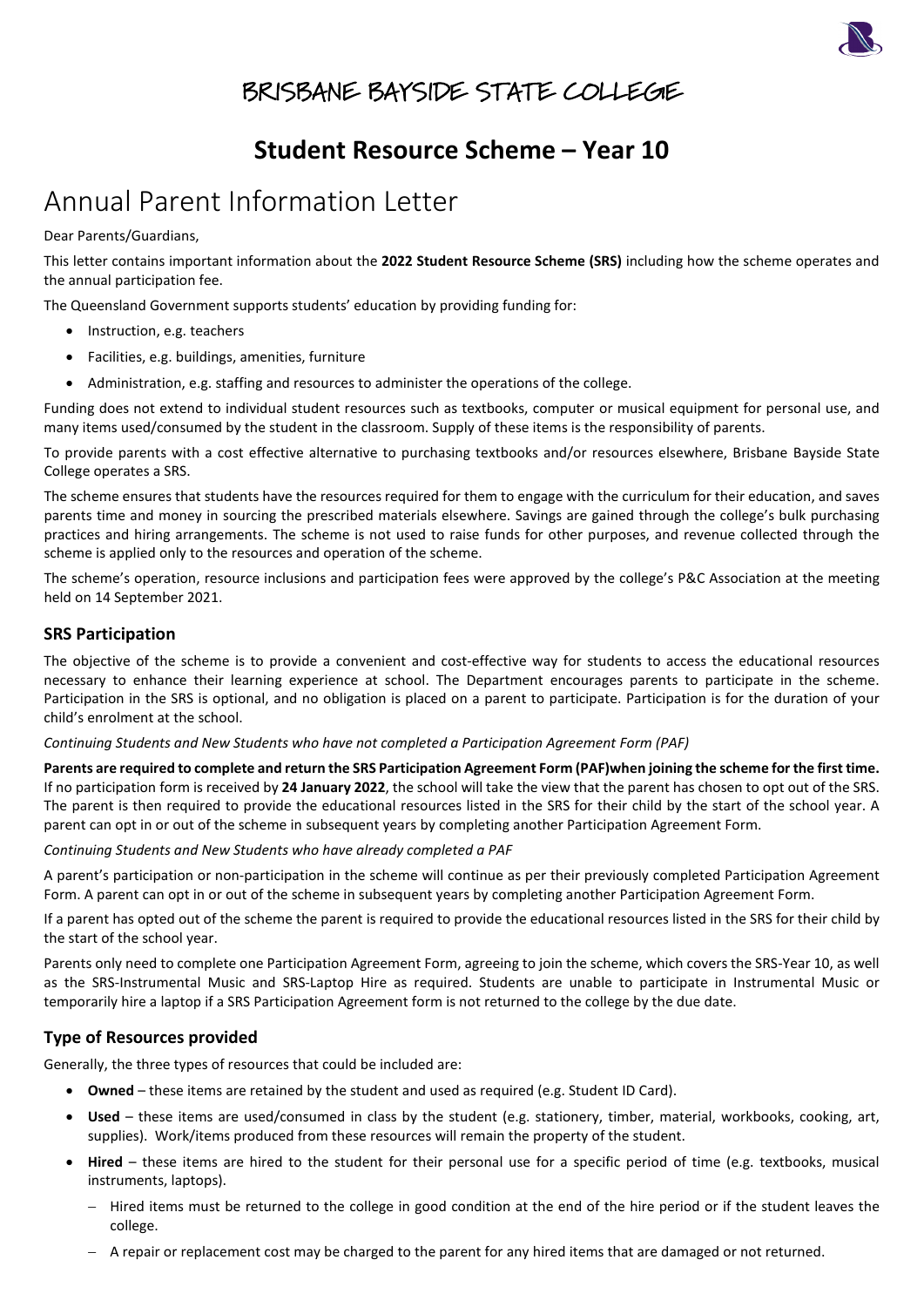

#### **The SRS Participation Fee**

The **'SRS - Year 10' is a Flat Fee SRS** that covers the cost of the General Items and the Core Subjects *plus* **an Elective Fee SRS** that covers the costs for the two (2) Timetabled Elective Subjects.

If you are not satisfied that the SRS fee represents good value for money based on the inclusions, as outlined in the 'SRS - Year 10 Summarised Costs' form, you may choose not to participate in the SRS. If you choose not to participate, you will be provided with a detailed list of resources that you will need to provide for the student.

#### **The Textbook and Resource Allowance**

The Department of Education provides a Textbook and Resource Allowance (TRA) to assist parents with the cost of textbooks and other education resources for eligible Years 7 to 12 students. For those students who are eligible to receive the TRA, the TRA will be applied to reduce the cost of participation in the SRS. Information on the TRA can be found on the department's website [\(https://education.qld.gov.au/about-us/budgets-funding-grants/grants/parents-and-students/textbook-resource-allowance\)](https://education.qld.gov.au/about-us/budgets-funding-grants/grants/parents-and-students/textbook-resource-allowance).

| <b>Year level</b> | <b>TRA Rate</b> |
|-------------------|-----------------|
| Years 7 to 10     | \$136           |
| Years 11 to 12    | \$295           |

#### **The SRS Fee and Payment**

The SRS – Year 10 Flat Fee is summarised below. The SRS Fee is the cost of the SRS, less the TRA, less the cost the college will subsidise. The subsidy is to make the cost even more affordable for the parent and replaces the discount for prepayment offered in previous years.

#### *SRS FLAT FEE*

| Cost of SRS                   | <b>TRA</b> | College to Subsidise | SRS Fee Due |
|-------------------------------|------------|----------------------|-------------|
| \$428.67<br><b>STATISTICS</b> | \$136,00   | \$17.67<br>a a se    | \$275.00    |

*PLUS* 

#### *SRS - ELECTIVE FEE - Enter the cost of the two (2) Elective Subjects in the Elective Fee Due Column below:*

| <b>Elective Subject</b>                      | <b>Elective Fee</b> | <b>Elective Fee Due</b> |
|----------------------------------------------|---------------------|-------------------------|
| Agriculture                                  | \$60                | \$0.00                  |
| <b>Big History</b>                           | \$0                 | \$0.00                  |
| Drama                                        | \$0                 | \$0.00                  |
| <b>Hospitality Futures</b>                   | \$100               | \$0.00                  |
| Industrial Technology and Fabrication Skills | \$40                | \$0.00                  |
| Introduction to Design                       | \$40                | \$0.00                  |
| Japanese                                     | \$0                 | \$0.00                  |
| <b>Legal and Business Studies</b>            | \$0                 | \$0.00                  |
| Psychology                                   | \$15                | \$0.00                  |
| Sport, Fitness and Recreation                | \$10                | \$0.00                  |
| <b>STEM</b>                                  | \$20                | \$0.00                  |
| <b>STEP</b>                                  | \$10                | \$0.00                  |
| <b>Visual Art</b>                            | \$50                | \$0.00                  |
|                                              |                     | 0.00                    |

The SRS Flat Fee includes an Elective Base Fee of \$20 for each Elective (which is deducted from the elective fees).

Payment options include a single payment for the full year's fee or term instalments. Parents wishing to pay in instalments must email the completed [Payment Plan Form](https://brisbanebaysidesc.eq.edu.au/supportandresources/formsanddocuments/documents/payments/payment-plan.pdf) to [finance@brisbanebaysidesc.eq.edu.au.](mailto:finance@brisbanebaysidesc.eq.edu.au) The SRS Flat Fee of \$275 and any Elective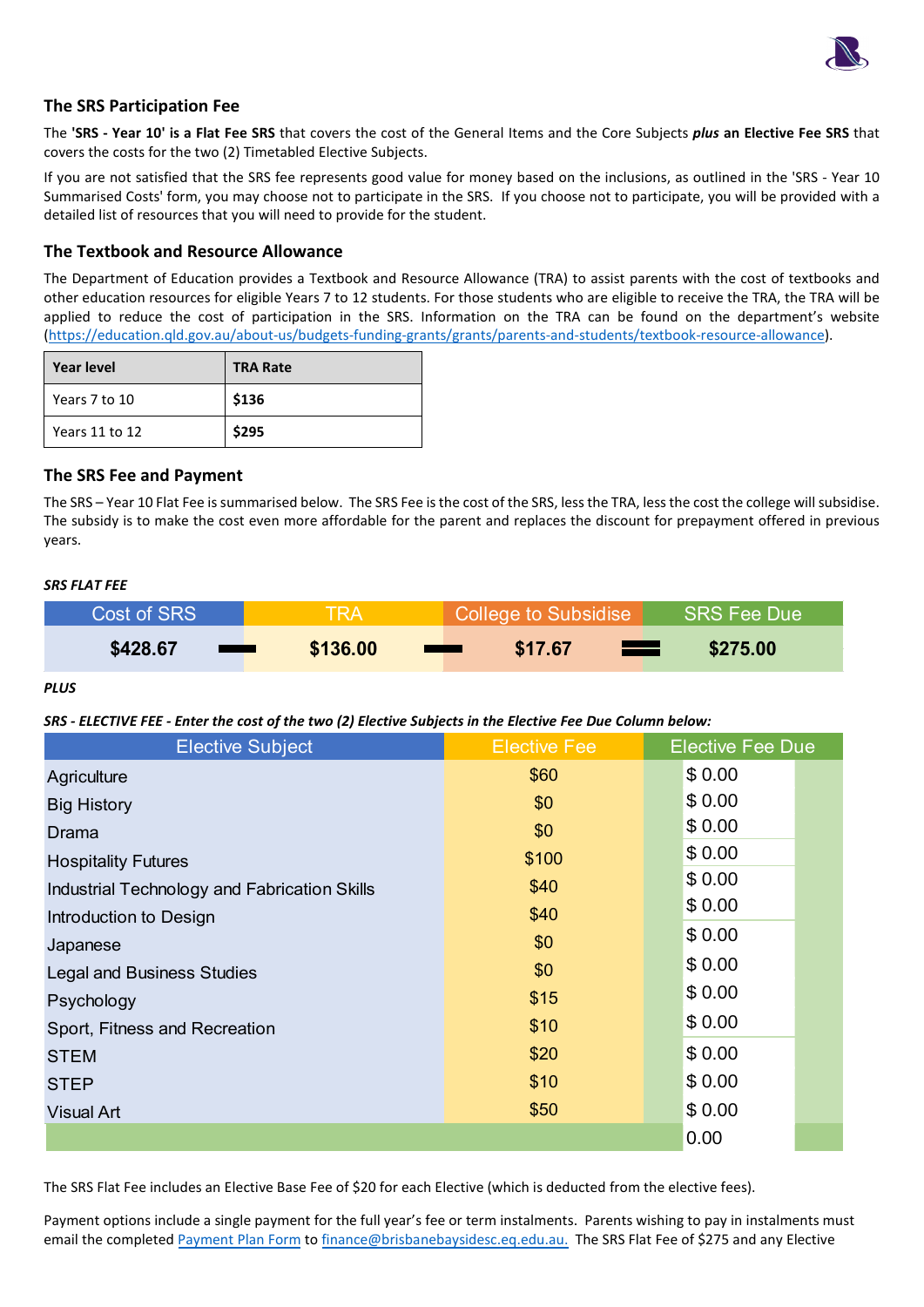

Subject fees will be invoiced in early February and can be paid in full or in three instalments, as detailed on th[e Payment Plan Form.](https://brisbanebaysidesc.eq.edu.au/supportandresources/formsanddocuments/documents/payments/payment-plan.pdf) The three instalments are as follows: Term 1: \$95 Term 2: \$90 Term 3: \$90

Any unpaid invoices will be managed according to the department's [Debt Management Procedure](https://ppr.qed.qld.gov.au/pp/debt-management-procedure) and may result in the student being excluded from the scheme and/or from participating in non-curricular activities until payment is made.

### **Financial Hardship**

Parents experiencing financial hardship who are currently participating or wish to participate in the SRS should contact the college to discuss available options in confidence.

### **Payment Method**

SRS payments can be made by BPOINT/QParent, EFTPOS (Credit/Debit Card), Centrepay.

- When paying by BPOINT, please use the Customer Reference Number (CRN) and invoice number printed on the invoice received from the college. If unsure of the CRN, please contact the college. For more information on BPOINT go to [https://brisbanebaysidesc.eq.edu.au/supportandresources/formsanddocuments/documents/payments/b-point](https://brisbanebaysidesc.eq.edu.au/supportandresources/formsanddocuments/documents/payments/b-point-payments.pdf)[payments.pdf](https://brisbanebaysidesc.eq.edu.au/supportandresources/formsanddocuments/documents/payments/b-point-payments.pdf)
- Payment may be made through the QParents portal using a credit card. Payment will be directed from the QParents portal to BPOINT where relevant outstanding invoice information may be selected.
- Centrepay Deductions are available to pay the SRS fees. Use Centrepay to make regular deductions from your Centrelink payment. Centrepay is a voluntary and easy payment option available to Centrelink customers. Go to [humanservices.gov.au/centrepay](https://www.humanservices.gov.au/individuals/services/centrelink/centrepay) for more information on how to set up your Centrepay deductions.

#### **Contact Us**

For all queries regarding the SRS and its inclusions, payments and payment plans, please contact the Finance Officer:

Paula Hewitt Finance Officer Email: [finance@brisbanebaysidesc.eq.edu.au](mailto:finance@brisbanebaysidesc.eq.edu.au?subject=SRS%20-%20Payment/Payment%20Plan%20Query) Phone: 3895 5340

**Parents who have not yet completed a Participation Agreement Form are reminded to complete and return it as soon as possible or before the due date**, **24 January 2022.**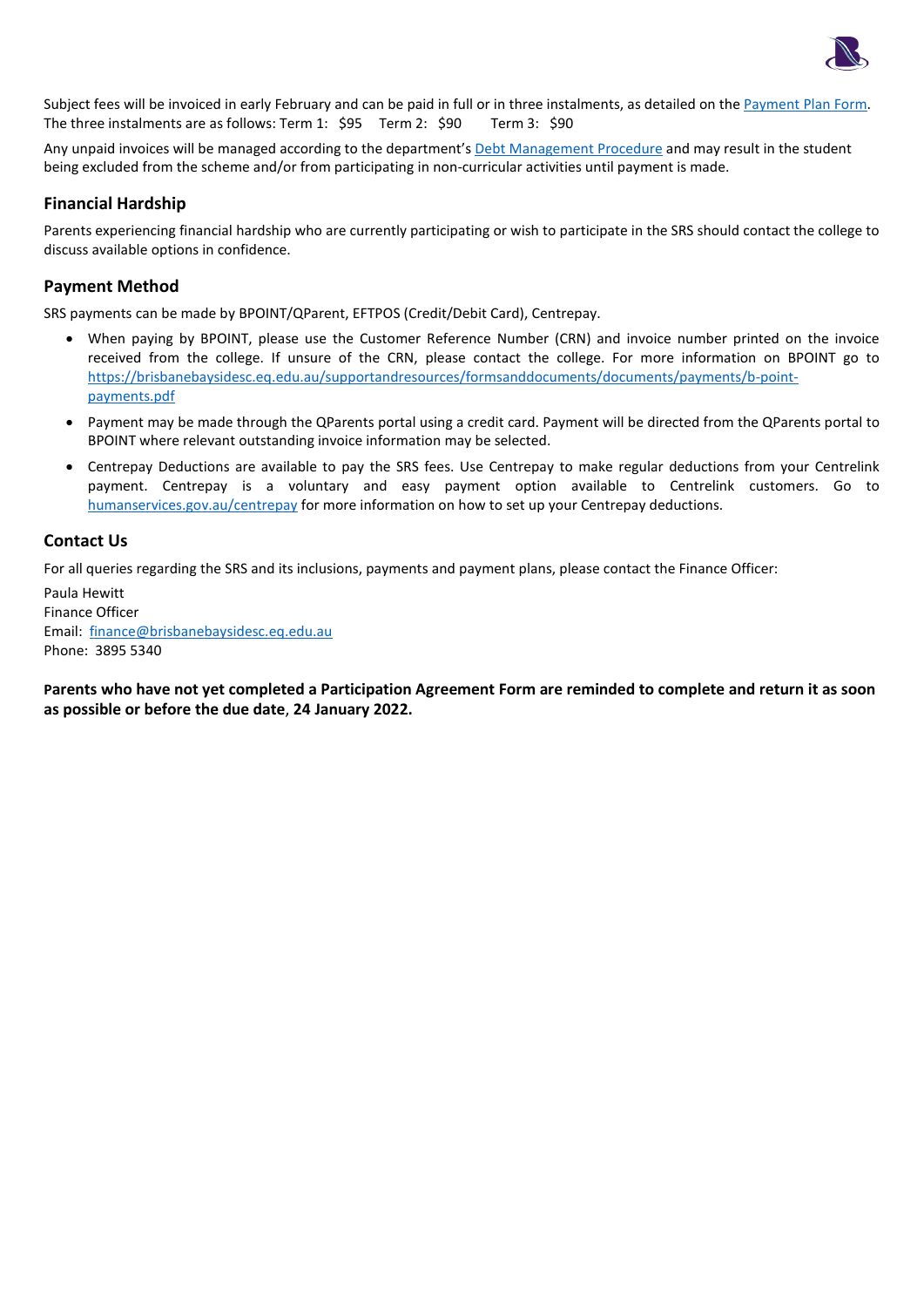

## BRISBANE BAYSIDE STATE COLLEGE

## Other SRS Fees

OTHER SRS FEES - Enter the cost of any additional SRS fee you will be using in the Other SRS Fee Due Column below:

| <b>Other SRS</b>                     | <b>SRS Fee</b> | Other SRS Fee Due |
|--------------------------------------|----------------|-------------------|
| <b>Instrumental Music Hire</b>       | \$150          | \$0.00            |
| <b>Instrumental Music Levy</b>       | \$50           | \$0.00            |
| Instrumental Music Maintenance Fee * | \$35           | \$0.00            |
| Laptop Hire Fee - Semester           | \$200          | \$0.00            |
| Laptop Hire Fee - Annual             | \$400          | \$0.00            |
| <b>TOTAL OTHER SRS FEES DUE</b>      |                | \$0.00            |

### \* Percussion Instruments Only

For Parent Information regarding the other SRS details and costs please use the following links:

- [Instrumental Music](https://brisbanebaysidesc.eq.edu.au/SupportAndResources/FormsAndDocuments/Documents/Student-resource-scheme/instrumental-music-scheme-parent-information-letter.pdf)
- [Laptop Hire](https://brisbanebaysidesc.eq.edu.au/SupportAndResources/FormsAndDocuments/Documents/Student-resource-scheme/laptop-hire-scheme-parent-information-letter.pdf)

PLEASE NOTE: BBSC has a BYOD policy, but for parents that are not able to purchase a computer outright, there is the option to hire for the short term.

# SRS FEES – Flat, Elective and Other Fees Calculated

If the Fees for subjects to be studied are entered in the three Fee sections above, the total Fees to be paid are listed below.

| <b>_ OTHER SRS FEES DUE</b>                                                                                                                                     | \$0.00                    |  |
|-----------------------------------------------------------------------------------------------------------------------------------------------------------------|---------------------------|--|
| sion Instruments Only                                                                                                                                           |                           |  |
| nt Information regarding the other SRS details and costs please use the following links:<br><b>Instrumental Music</b><br><b>Laptop Hire</b>                     |                           |  |
| NOTE: BBSC has a BYOD policy, but for parents that are not able to purchase a computer outright, there<br>hire for the short term.                              |                           |  |
| EES – Flat, Elective and Other Fees Calculated<br>es for subjects to be studied are entered in the three Fee sections above, the total Fees to be paid are list |                           |  |
| <b>TOTAL SRS FEES</b>                                                                                                                                           | <b>TOTAL SRS FEES DUE</b> |  |
| Year 10 - SRS Flat Fee                                                                                                                                          | \$275.00                  |  |
| Year 10 - SRS Elective Fee                                                                                                                                      | \$0.00                    |  |
| <b>Instrumental Music Fees</b>                                                                                                                                  | \$0.00                    |  |
| <b>Laptop Hire</b>                                                                                                                                              | \$0.00                    |  |
| <b>TOTAL FEES DUE</b>                                                                                                                                           | \$275.00                  |  |

The SRS Flat Fee and Elective Subject fees will be invoiced in early February (or upon enrolment) and will be due 30 days after the date of invoice. Other SRS fees will be invoiced after application and will be due 30 days after the date of invoice.

Instalment Plans can also be negotiated by completing th[e Payment Plan form](https://brisbanebaysidesc.eq.edu.au/supportandresources/formsanddocuments/documents/payments/payment-plan.pdf) and returning it by email to [finance@brisbanebaysidesc.eq.edu.au](mailto:finance@brisbanebaysidesc.eq.edu.au?subject=SRS%20-%20Payment/Payment%20Plan%20Query) .

PLEASE NOTE: If a student changes subjects or leaves the college, some charges are not refundable where they relate to payments for specialised resources.

There will be additional charges for: Sports, Camps, Excursions, Performances and Competitions.